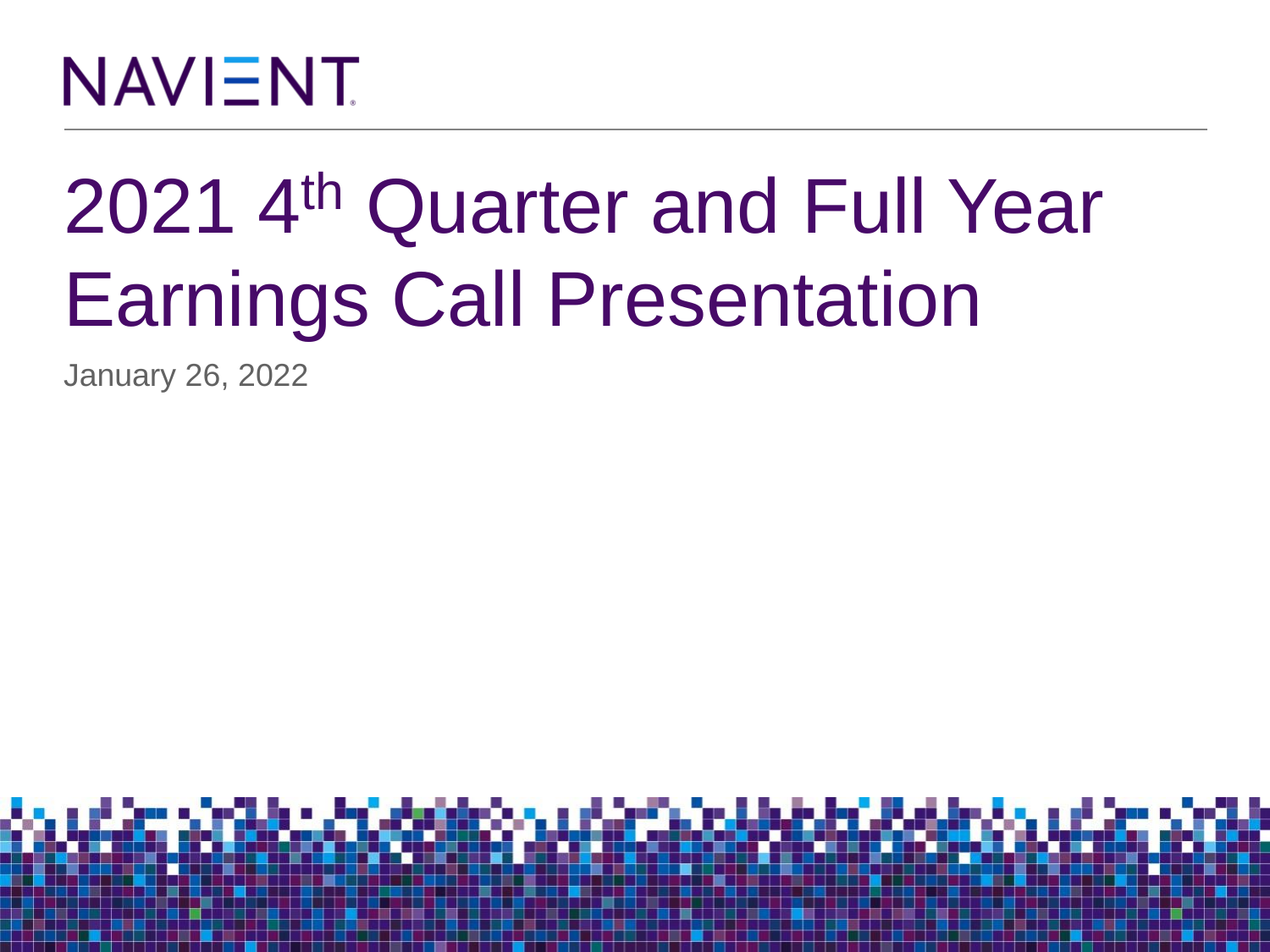## Forward-Looking Statements; Non-GAAP Financial **Measures**

The following information is current as of December 31, 2021 (unless otherwise noted) and should be read in connection with Navient Corporation's "Navient" Annual Report on Form 10-K for the year ended December 31, 2020 (the "2020 Form 10-K"), filed by Navient with the Securities and Exchange Commission (the "SEC") on February 26, 2021 and subsequent reports filed by Navient with the SEC. Definitions for capitalized terms in this presentation not defined herein can be found in the 2020 Form 10-K. This presentation contains "forward-looking statements", within the meaning of the federal securities laws, about our business, and other information that is based on management's current expectations as of the date of this presentation. Statements that are not historical facts, including statements about the company's beliefs, opinions or expectations and statements that assume or are dependent upon future events, are forward-looking statements and often contain words such as "expect," "anticipate," "intend," "plan," "believe," "seek," "see," "will," "would," "may," "could," "should," "goal," or "target." Forward-looking statements are subject to risks, uncertainties, assumptions and other factors that may cause actual results to be materially different from those reflected in such forward-looking statements.

For Navient, these factors include, among others, the risks and uncertainties associated with:

• the severity, magnitude and duration of the COVID-19 pandemic, including changes in the macroeconomic environment, restrictions on business, individual or travel activities intended to slow the spread of the pandemic and volatility in market conditions resulting from the pandemic including interest rates, the value of equities and other financial assets;

- the risks and uncertainties associated with increases in financing costs;
- unanticipated increases in costs associated with compliance with federal, state or local laws and regulations;
- changes in the demand for asset management and business processing solutions or other changes in marketplaces in which we compete (including increased competition);
- changes in accounting standards including but not limited to changes pertaining to loan loss reserves and estimates or other accounting standards that may impact our operations;
- adverse outcomes in any significant litigation to which the company is a party;
- credit risk associated with the company's underwriting standards or exposure to third parties, including counterparties to hedging transactions; and
- changes in the terms of education loans and the educational credit marketplace (including changes resulting from the CARES Act or other new laws and the implementation of existing laws).

### The company could also be affected by, among other things:

- unanticipated repayment trends on loans including prepayments or deferrals in our securitization trusts that could accelerate or delay repayment of the bonds;
- reductions to our credit ratings, the credit ratings of asset-backed securitizations we sponsor or the credit ratings of the United States of America;
- failures of our operating systems or infrastructure or those of third-party vendors;
- risks related to cybersecurity including the potential disruption of our systems or those of our third-party vendors or customers or potential disclosure of confidential customer information;
- damage to our reputation resulting from cyber-breaches or litigation;
- failure to successfully implement cost-cutting initiatives and adverse effects of such initiatives on our business;
- failure to adequately integrate acquisitions or realize anticipated benefits from acquisitions including delays or errors in converting portfolio acquisitions to our servicing platform;
- changes in law and regulations whether new laws or regulations or new interpretations of existing laws and regulations applicable to any of our businesses or activities or those of our vendors, suppliers or customers;

• changes in the general interest rate environment, including the availability of any relevant money-market index rate, including LIBOR, or the relationship between the relevant money-market index rate and the rate at which our assets are priced;

- our ability to successfully effectuate any acquisitions and other strategic initiatives;
- activities by shareholder activists, including a proxy contest or any unsolicited takeover proposal;
- changes in general economic conditions; and
- the other factors that are described in the "Risk Factors" section of the 2020 Form 10-K and in our other reports filed with the Securities and Exchange Commission.

The preparation of the company's consolidated financial statements also requires management to make certain estimates and assumptions including estimates and assumptions about future events. These estimates or assumptions may prove to be incorrect and actual results could differ materially. All forward-looking statements contained in this release are qualified by these cautionary statements and are made only as of the date of this release. The company does not undertake any obligation to update or revise these forward-looking statements except as required by law.

Navient reports financial results on a GAAP basis and also provides certain non-GAAP performance measures, including Core Earnings, Adjusted Tangible Equity Ratio, and various other non-GAAP financial measures derived from Core Earnings. When compared to GAAP results, Core Earnings exclude the impact of: (1) mark-to-market gains/losses on derivatives; and (2) goodwill and acquired intangible asset amortization and impairment. Navient provides Core Earnings measures because this is what management uses when making management decisions regarding Navient's performance and the allocation of corporate resources. Navient Core Earnings are not defined terms within GAAP and may not be comparable to similarly titled measures reported by other companies. For additional information, see Core Earnings in Navient's fourth quarter earnings release and pages 17 - 19 of this presentation for a further discussion and a complete reconciliation between GAAP net income and Core Earnings.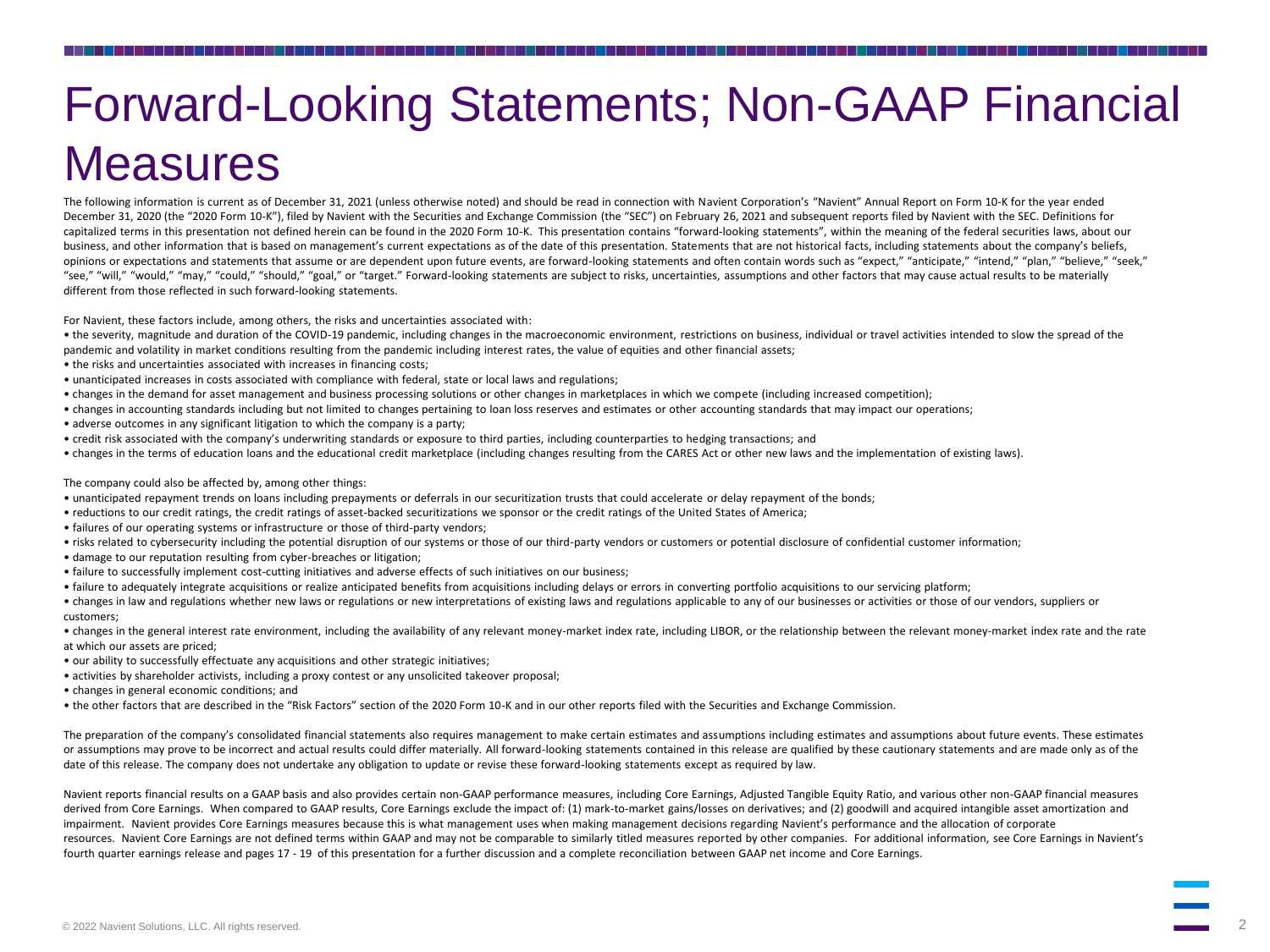## Delivering Long-term Value

## **Federal Education Loans Consumer Lending Business Processing**



- **Successfully assisted**  borrowers in returning to repayment
- Net interest margin of **99 bps** reflects a favorable interest rate environment and our continuous efforts to reduce our cost of funds
- Annualized charge-off rate of **6 basis points**, driven by our data-driven risk management platform



- Originated **\$6.0 billion** of high-quality Private Education Loans, meeting our **mid-teens ROE** target return thresholds
- $\checkmark$  Continuing to leverage our capital markets expertise to **lower our cost of funds**
- Annualized charge-off rate of **76 basis points**, driven by our data-driven risk management programs



- Navient employees **continue to support** our state and municipal clients through pandemic relief services
- Extended contracts drove year over year **revenue expansion**  as Navient continued to provide clients with a broad array of solutions
- Affirmed our **franchise value** through our technologyenabled platform and differentiated expertise

### **99 bps NIM**

### **28% EBITDA margin <sup>1</sup> 292 bps NIM**

Note: Yearly data is as of 12/31/2021.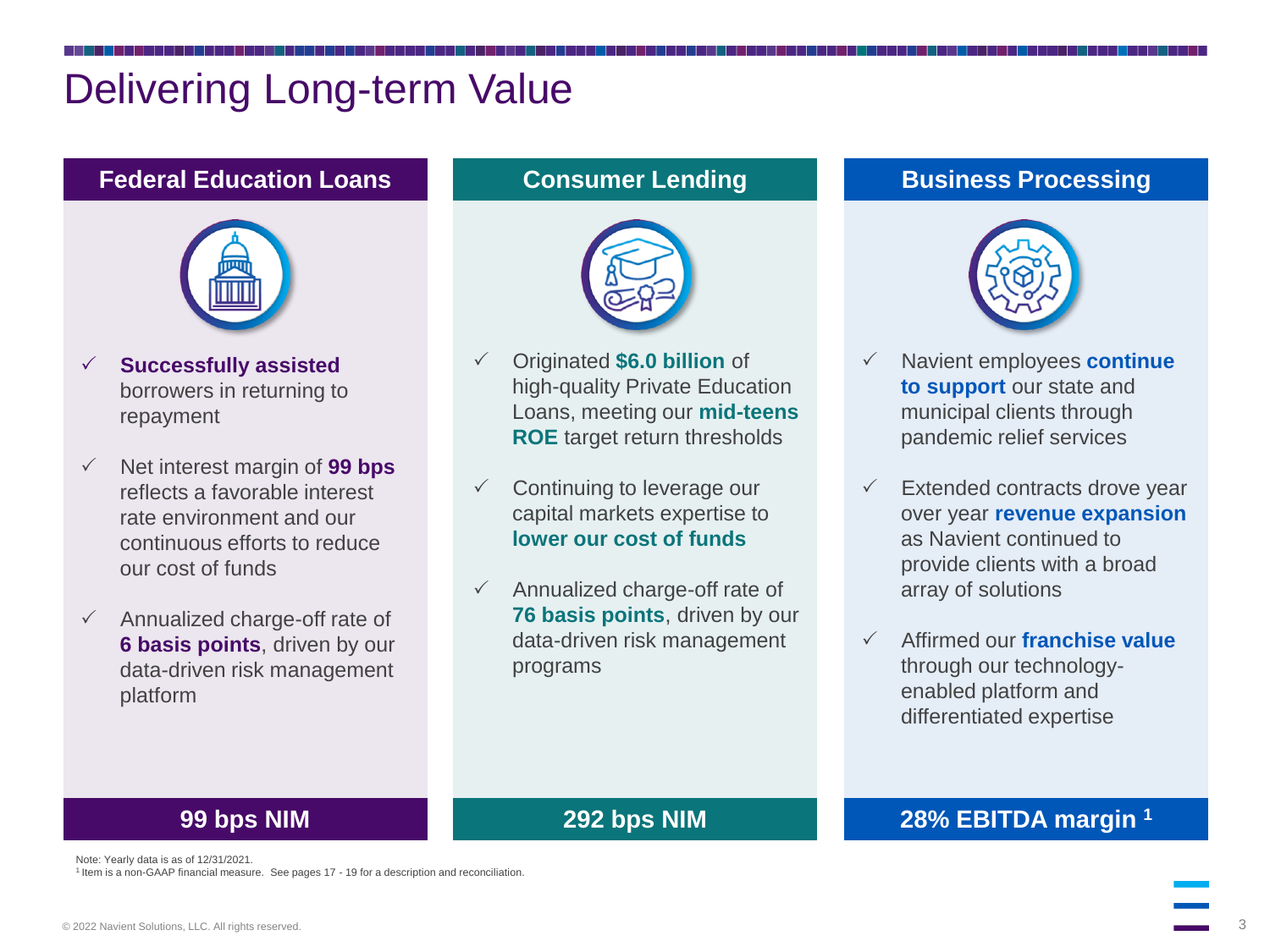## Continued Progress to Simplify Our Business

## **Department of Education Servicing Contract Transfer**

- **Successfully exited**  Department of Education loan servicing via a transfer to a third party
- Eliminated a business that was a **small contributor to revenue** with a challenging political and operating risk profile
- Ensured a **smooth transition**  for millions of borrowers and ongoing employment for our teammates

**Resolution of Legal Matters with State AGs**

- Reached agreements with state AGs to **resolve all outstanding state litigation**
- Navient **expressly denies**  violating any law or causing borrower harm
- **Avoids the burden**, expense, time and distraction required to resolve claims through state-by-state litigation

## **Efficiency Initiatives and Improvements**

- Managing operations to a more **efficient and variable cost structure**, including ED contract transfer and sale of our back-end technology platform
- $\checkmark$  State AG resolution **eliminates significant regulatory expense**: the majority of Navient's legal and regulatory expenses have been tied to this matter
- Continued **efficiency initiatives**, including a real estate footprint rationalization in the fourth quarter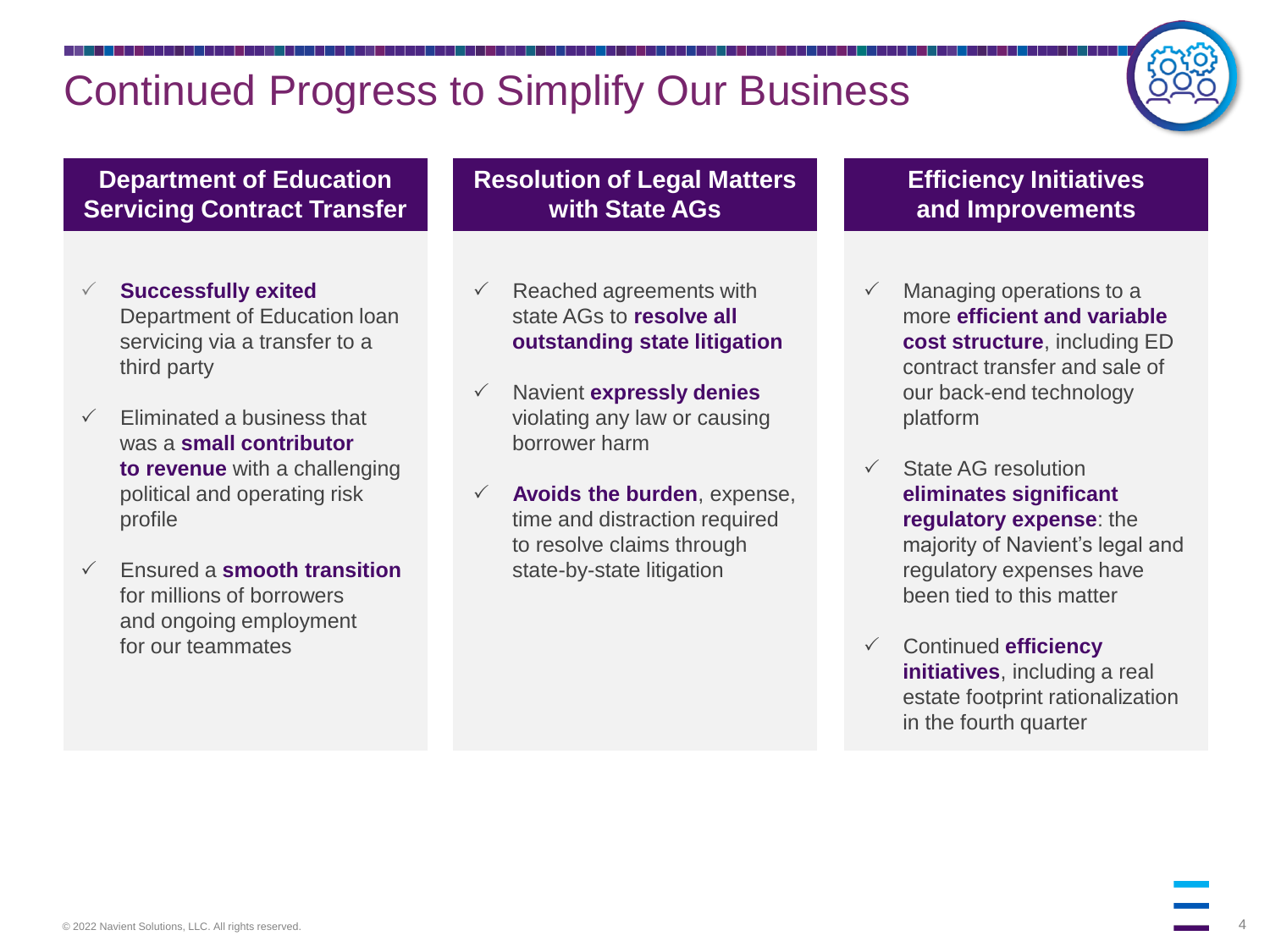## Operating Results "Core Earnings<sup>1</sup>" Basis

### **Selected Financial Information and Ratios**

| (In millions, except<br>per share amounts)        | Q4 21    | Q4 20    | 2021     | 2020     |
|---------------------------------------------------|----------|----------|----------|----------|
| <b>GAAP diluted EPS</b>                           | (\$0.07) | \$0.99   | \$4.18   | \$2.12   |
| <b>Adjusted Core</b><br>Earnings EPS <sup>1</sup> | \$0.78   | \$0.97   | \$4.45   | \$3.40   |
| Average common<br>stock equivalent                | 157      | 188      | 172      | 195      |
| Ending total<br>education loans, net              | \$72,812 | \$79,363 | \$72,812 | \$79,363 |
| Average total<br>education loans                  | \$75,066 | \$81,685 | \$77,243 | \$84,242 |

### **4 th Quarter and Full Year 2021 Highlights**

- Adjusted Core Earnings<sup>1</sup> per share decreased to \$0.78 compared to \$0.97 in the year ago quarter
	- Q4 21 included a \$0.21 loss on unsecured debt repurchases
	- Full year 2021 included \$0.33 of losses on unsecured debt repurchases
- Reached agreements with state AGs to resolve all outstanding state litigation for \$170 million after tax
- Originated \$1.4 billion of high-quality private education loans in the quarter
	- Originated \$6.0 billion in the full year 2021, a 30% increase compared to the prior year
- Business Processing revenue increased \$18 million, or 19%, to \$111 million
- Returned \$175 million to shareholders through dividends and share repurchases
	- Adjusted Tangible Equity Ratio increased to 5.9% compared to 5.0% in Q4 2020 <sup>1</sup>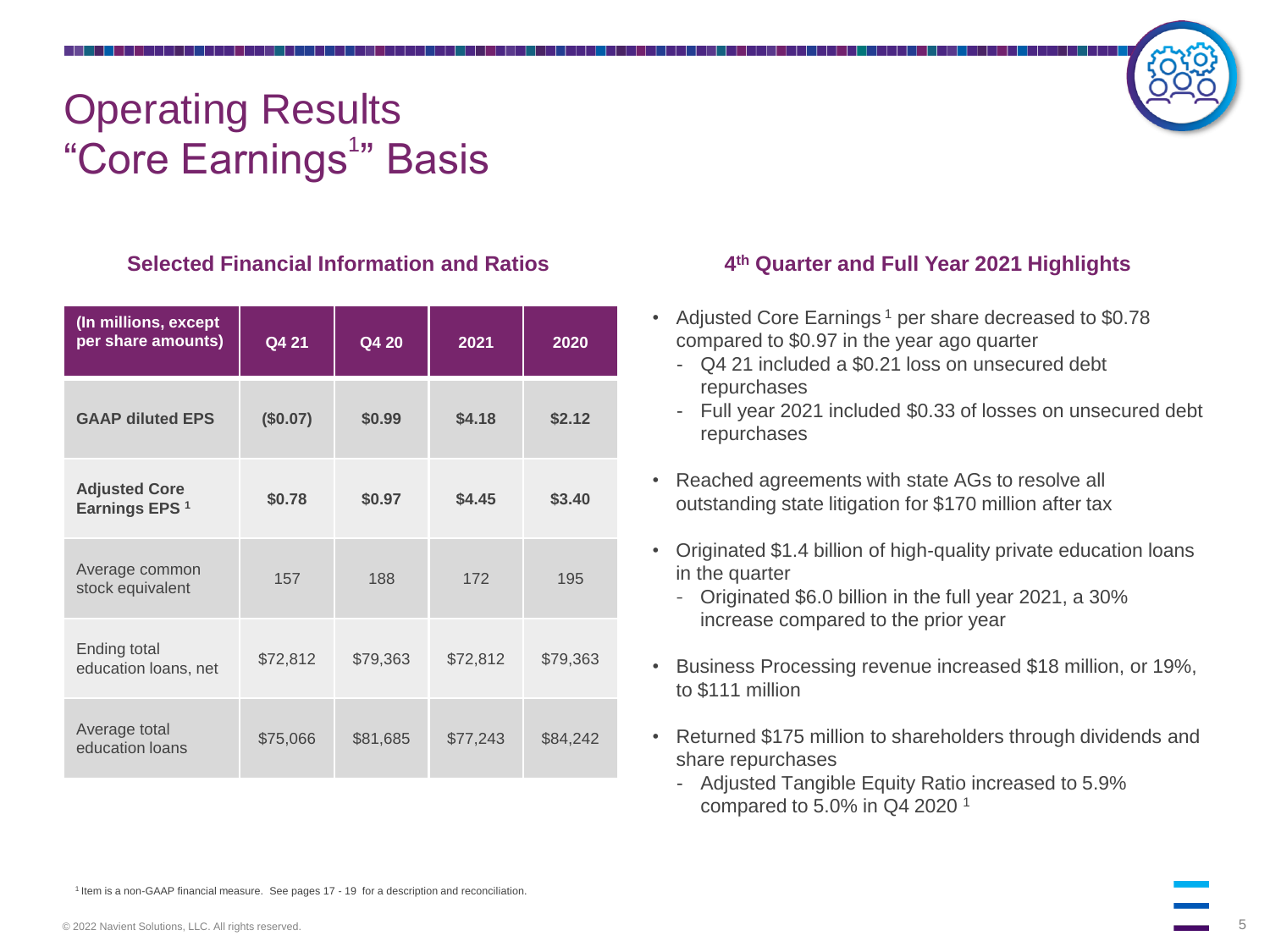## Federal Education Loans Segment "Core Earnings" Basis

### **Selected Financial Information and Ratios**

| (\$ In millions)                                                                | Q4 21  | $\overline{Q}$ 4 20 | 2021     | 2020     |
|---------------------------------------------------------------------------------|--------|---------------------|----------|----------|
| Segment net interest margin                                                     | 0.99%  | 1.06%               | 0.99%    | 0.99%    |
| FFELP Loans:                                                                    |        |                     |          |          |
| Provision for loan losses                                                       | $$ -$  | $$ -$               | $$ -$    | \$13     |
| Charge-offs                                                                     | \$7    | \$9                 | \$26     | \$49     |
| Annualized charge-off rate                                                      | 0.06%  | 0.07%               | 0.06%    | 0.10%    |
| Greater than 30-days<br>delinquency rate                                        | 10.6%  | 9.2%                | 10.6%    | 9.2%     |
| Greater than 90-days<br>delinquency rate                                        | 4.8%   | 4.6%                | 4.8%     | 4.6%     |
| Forbearance rate                                                                | 12.4%  | 13.8%               | 12.4%    | 13.8%    |
| Average FFELP Loans                                                             | 53,960 | \$59,389            | \$56,018 | \$61,522 |
|                                                                                 |        |                     |          |          |
| <b>Operating Expense</b>                                                        | \$52   | \$70                | \$223    | \$287    |
| Net Income                                                                      | \$108  | \$134               | \$454    | \$537    |
|                                                                                 |        |                     |          |          |
| Total federal loans serviced<br>(billions) $1$                                  | \$61   | \$284               | \$61     | \$284    |
| Contingent collections<br>receivables inventory -<br>education loans (billions) | \$11.7 | \$10.9              | \$11.7   | \$10.9   |

### **4 th Quarter and Full Year 2021 Highlights**

| <b>Federal Education</b>                                                                           |
|----------------------------------------------------------------------------------------------------|
| • Q4 21 Net Interest Margin: 99 basis points<br>• Q4 21 Annualized Charge-off Rate: 6 basis points |
| • FY 21 Net Interest Margin: 99 basis points<br>• FY 21 Annualized Charge-off Rate: 6 basis points |
| • Net Interest Margin declined to 0.99% from 1.06%                                                 |

- FFELP Loan delinquency rate increased from 9.2% to 10.6%
- Forbearance rate decreased to 12.4% from 13.8%
- Annualized charge-off rate decreased to 0.06% from 0.07%
- Delinquency and forbearance rates are at or below pre-covid levels
- In October 2021, Novated and transferred Department of Education servicing contract

<sup>1</sup> As of year-end 2021, we serviced \$61 billion in FFELP (federally guaranteed) loans.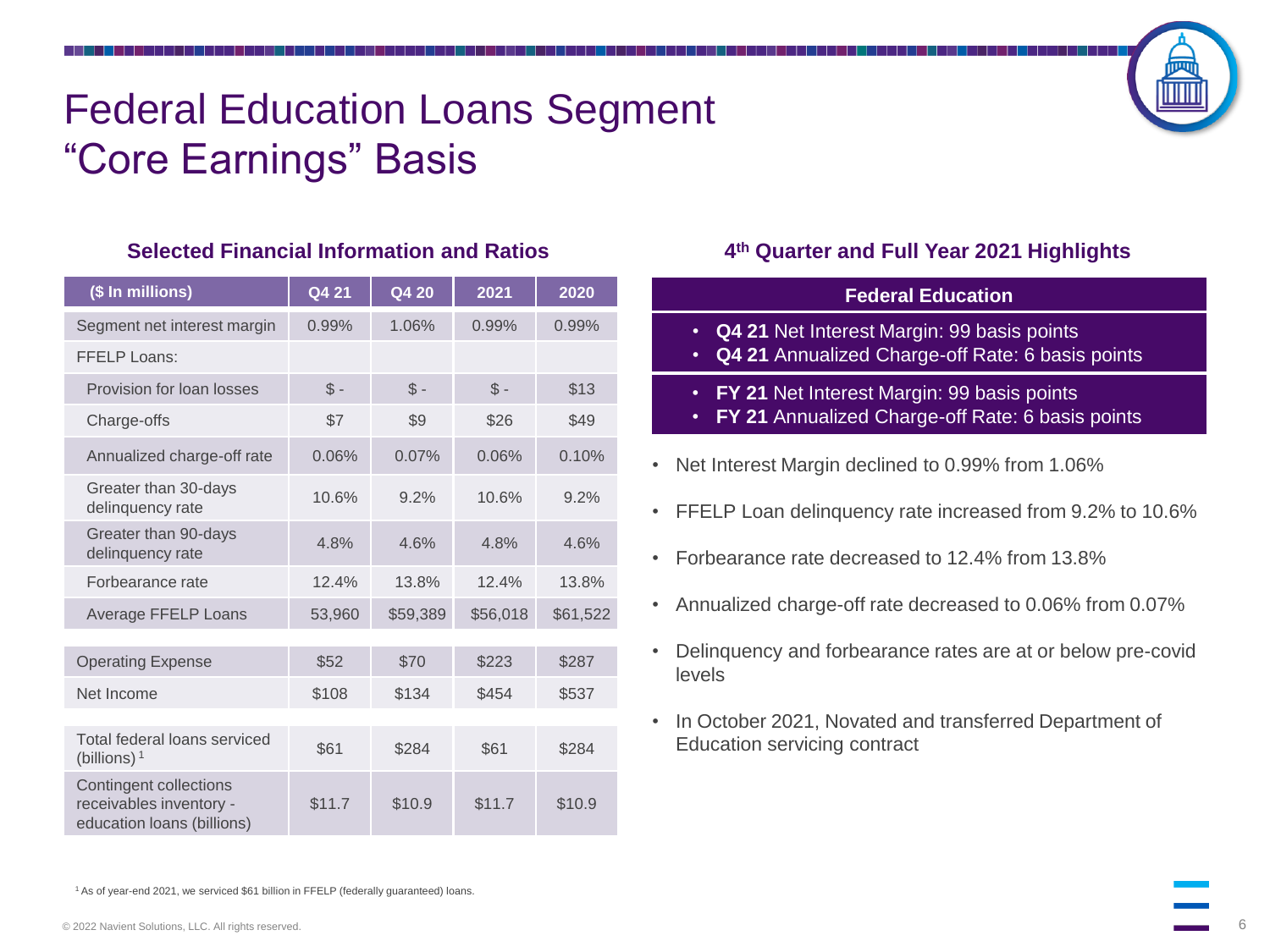## Consumer Lending Segment "Core Earnings" Basis

### **Selected Financial Information and Ratios**

| (\$ In millions)                          | Q4 21    | Q4 20    | 2021     | 2020     |
|-------------------------------------------|----------|----------|----------|----------|
| Segment net interest margin               | 2.76%    | 3.02%    | 2.92%    | 3.20%    |
| <b>Private Education Loans</b>            |          |          |          |          |
| Provision for loan losses                 | \$5      | \$2      | (\$61)   | \$142    |
| Charge-offs <sup>1</sup>                  | \$44     | \$28     | \$153    | \$184    |
| Annualized charge-off rate <sup>1</sup>   | 0.87%    | 0.53%    | 0.76%    | 0.88%    |
| Greater than 30-days<br>delinquency rate  | 3.2%     | 2.6%     | 3.2%     | 2.6%     |
| Greater than 90-days<br>delinquency rate  | 1.5%     | 1.0%     | 1.5%     | 1.0%     |
| Forbearance rate                          | 2.6%     | 3.9%     | 2.6%     | 3.9%     |
| <b>Average Private Education</b><br>Loans | \$21,106 | \$22,296 | \$21,225 | \$22,720 |
|                                           |          |          |          |          |
| <b>Operating Expense</b>                  | \$37     | \$37     | \$162    | \$146    |
| Net Income                                | \$89     | \$108    | \$492    | \$360    |

<sup>1</sup>Third-quarter 2021 excludes \$16 million of charge-offs on the expected future recoveries of charged-off loans that occurred as a result of changing the charge-off rate from 81.4% to 81.7% in third-quarter 2021.

### **4 th Quarter and Full Year 2021 Highlights**

|           | <b>Consumer Lending</b>                                                                                                                                                                                                                                                                                      |
|-----------|--------------------------------------------------------------------------------------------------------------------------------------------------------------------------------------------------------------------------------------------------------------------------------------------------------------|
|           | Q4 21 Net Interest Margin: 276 basis points<br>$\bullet$<br>Q4 21 Annualized Charge-off Rate: 87 basis points<br>$\bullet$                                                                                                                                                                                   |
|           | <b>FY 21 Net Interest Margin: 292 basis points</b><br>$\bullet$<br>FY 21 Annualized Charge-off Rate <sup>1</sup> : 76 basis points<br>$\bullet$                                                                                                                                                              |
|           | Originated \$1.4 billion of high-quality private education loans<br>in the quarter, including \$23 million of in-school loans<br>Originated \$6.0 billion in the full year 2021, exceeding our<br>guidance of \$5.5 billion<br>Full year in-school originations of \$212 million<br>$\overline{\phantom{a}}$ |
| $\bullet$ | Net interest margin of 2.76% driven by a lower cost funds                                                                                                                                                                                                                                                    |
|           | Delinquencies increased to 3.2% from 2.6%                                                                                                                                                                                                                                                                    |
|           | • Annualized charge-off rate increased to 0.87% from 0.53%                                                                                                                                                                                                                                                   |

- Delinquency and forbearance rates are at or below pre-covid levels
- Full year loan sales of \$1.6 billion resulted in a pre-tax gain of \$91 million and reserve release of \$107 million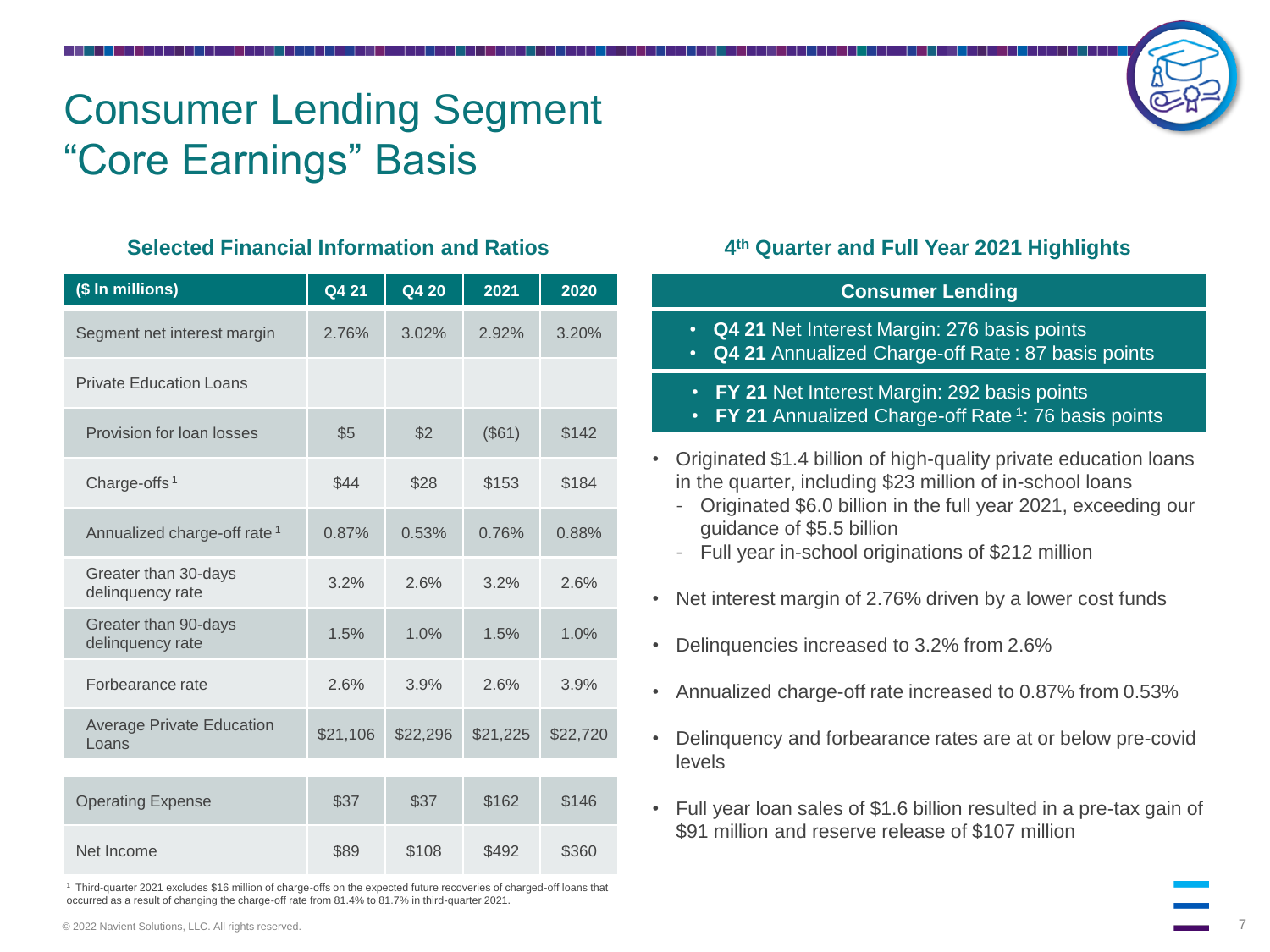## Business Processing Segment "Core Earnings" Basis

### **4 Selected Financial Information and Ratios th Quarter and Full Year 2021 Highlights**

| Q4 21 | Q4 20  | 2021  | 2020   |
|-------|--------|-------|--------|
| \$54  | \$58   | \$258 | \$191  |
| \$57  | \$35   | \$230 | \$113  |
| \$111 | \$93   | \$488 | \$304  |
| \$90  | \$74   | \$360 | \$254  |
| \$23  | \$22   | \$136 | \$57   |
| 20%   | 23%    | 28%   | 19%    |
| \$17  | \$15   | \$99  | \$39   |
|       |        |       |        |
| \$9.6 | \$17.1 | \$9.6 | \$17.1 |
|       |        |       |        |

| <b>Business Processing</b>                                                                                                                                                           |
|--------------------------------------------------------------------------------------------------------------------------------------------------------------------------------------|
| • Q4 21 EBITDA Margin $1:20\%$                                                                                                                                                       |
| • FY 21 EBITDA Margin $1:28\%$                                                                                                                                                       |
| • Revenue increased \$18 million or 19% compared to the year<br>ago quarter, primarily as a result of revenue earned from<br>contracts to support states in pandemic relief services |

• EBITDA<sup>1</sup> increased \$1 million to \$23 million compared to the year ago quarter, continuing to demonstrate the scalability and efficiency of our infrastructure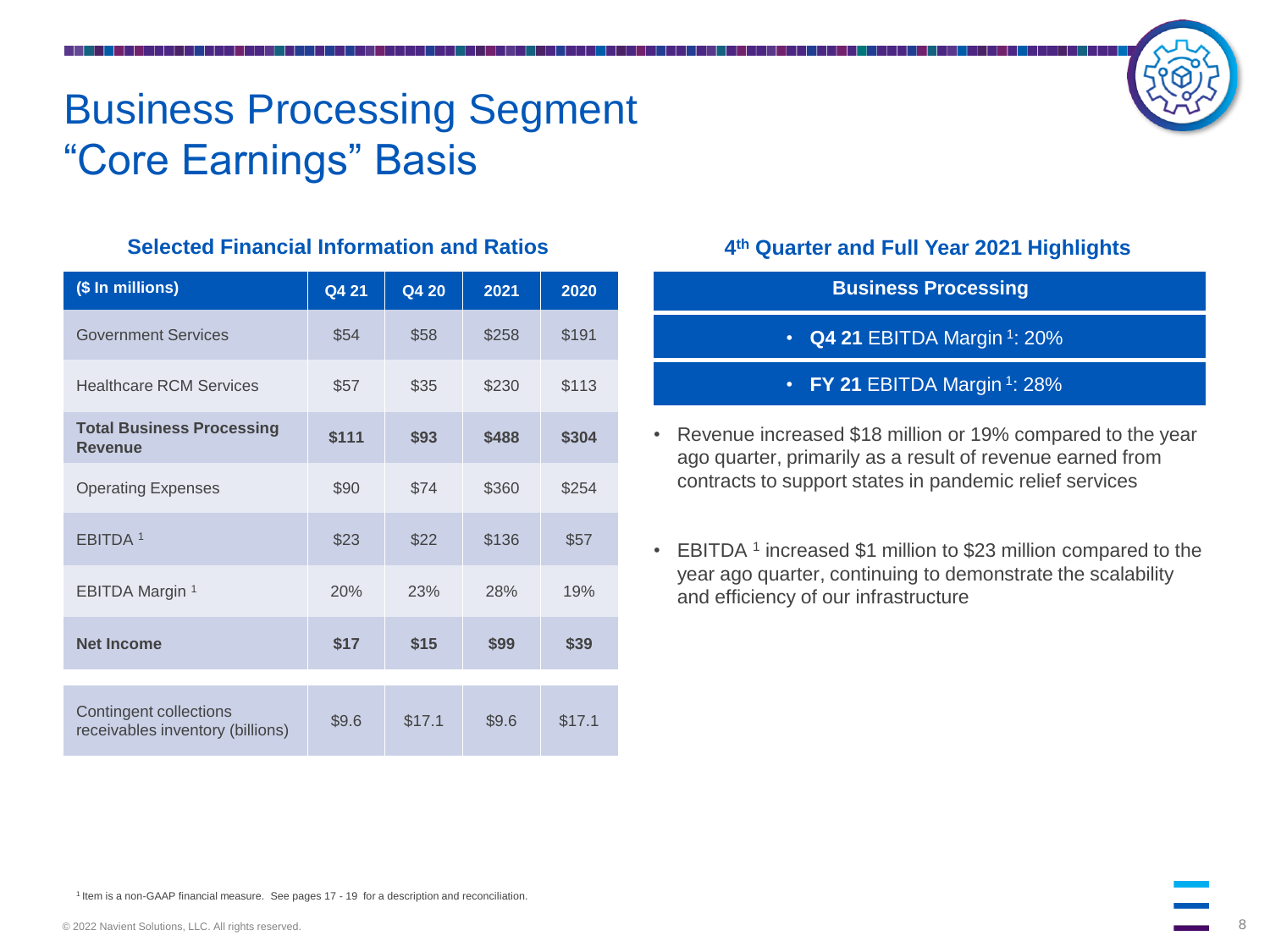## Q4 2021 Financing and Capital Management



## **Capital Management Financing**



- ✓ Returned **\$175 million** through share repurchases and dividends
	- Paid dividends of **\$25 million**
	- Repurchased **7.4 million shares for \$150 million**
- In December 2021, board of directors approved an additional **\$1 billion** multi-year share repurchase program
	- Plan to repurchase **\$400 million** of equity in full year 2022
- Adjusted Tangible Equity (ATE) ratio of **5.9% <sup>1</sup>**



- Issued **\$2.0 billion** of Term Education Loan ABS transactions
- Reduced unsecured debt by **\$1.4 billion or 16%** compared to the year ago quarter
	- Issued **\$750 million** of unsecured debt due March 2029
	- Retired **\$1.1 billion** of unsecured debt, leaving no maturities until January 2023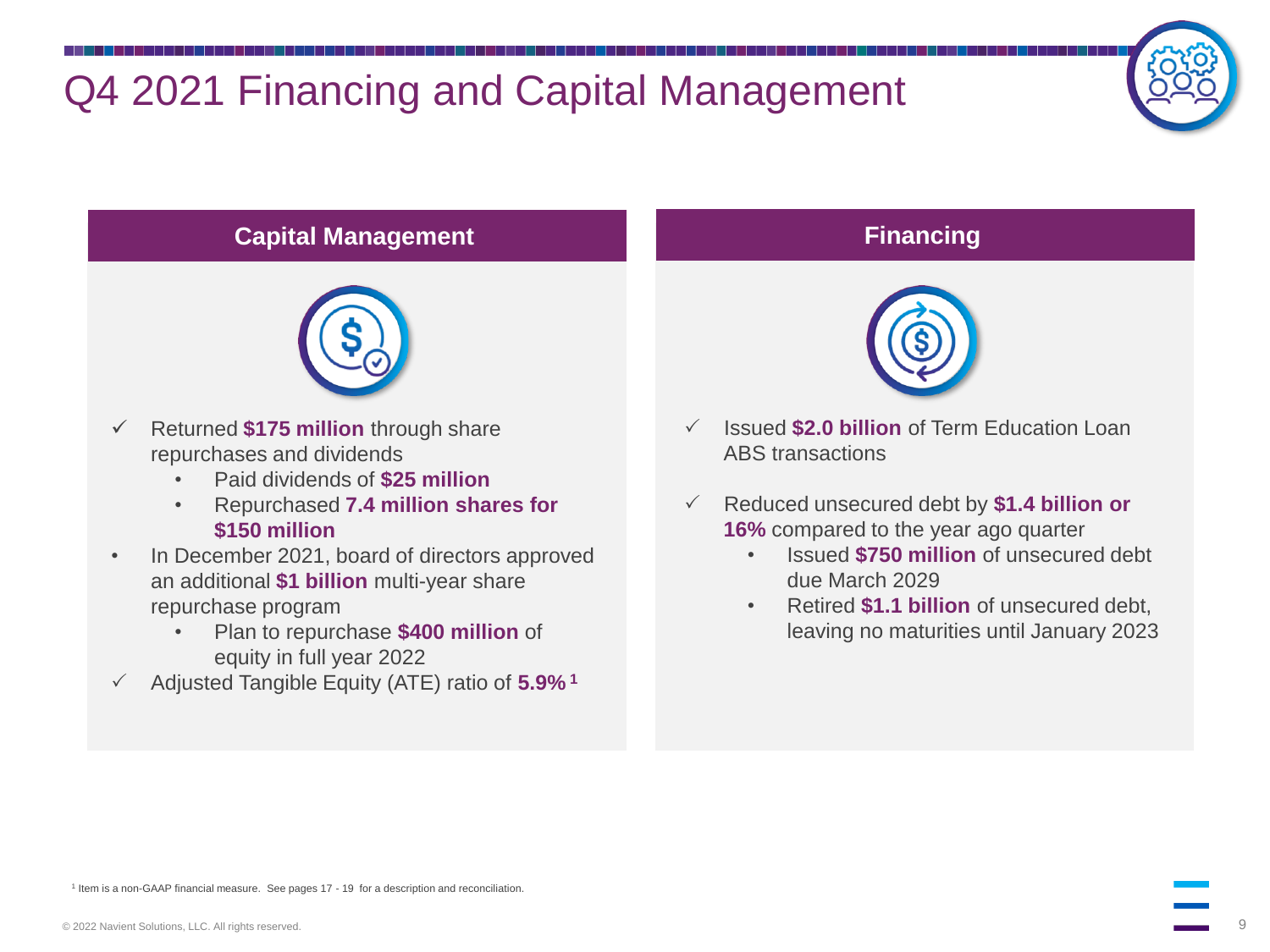## **Full Year 2022 Guidance Core Earnings Return on Equity <sup>1</sup> Mid to High Teens** Mid to High Teens **Core Earnings Efficiency Ratio <sup>1</sup>** ~54% **Adjusted Tangible Equity Ratio <sup>1</sup>** ~6% Net Interest Margin – Federal Education Loan Segment Microsoft Mid 90's Charge-off Rate – Federal Education Loan Segment Less than 0.10% Net Interest Margin – Consumer Lending Segment 2.55% - 2.65% - 2.65% Charge-off Rate – Consumer Lending Segment 1.5% - 2.0% EBITDA Margin – Business Processing Segment<sup>1</sup> Night Teens High Teens 2022 Guidance Full Year 2022 EPS Guidance: **\$3.00 - \$3.15 <sup>1</sup>**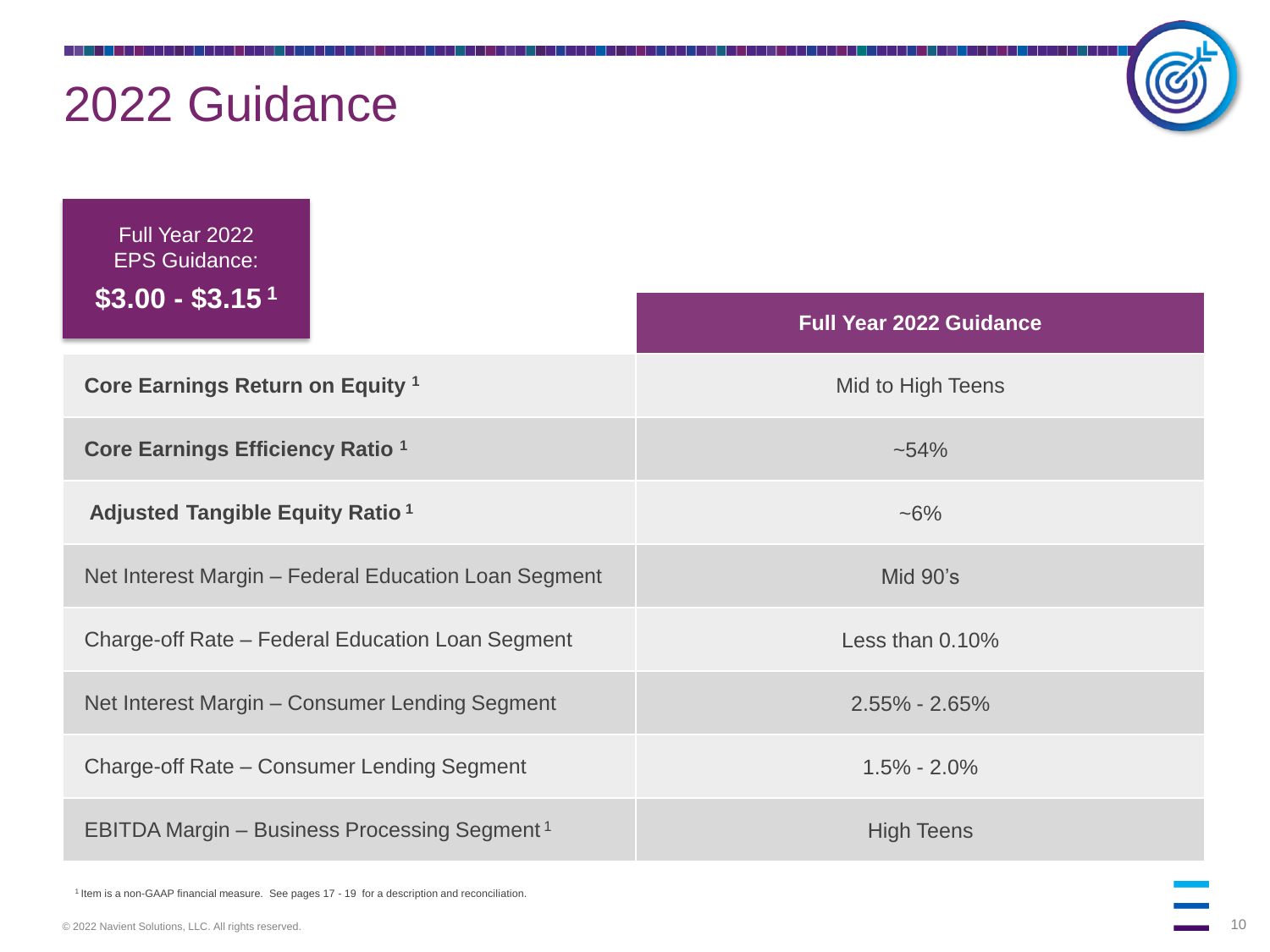GAAP Results

a kata ing kabupatèn Kabupatèn Ba



| (In millions, except per share<br>amounts)  | Q4 21              | Q4 20    | 2021     |          |
|---------------------------------------------|--------------------|----------|----------|----------|
| Net income (loss)                           | \$(11)             | \$186    | \$717    | \$412    |
| Diluted earnings (loss) per<br>common share | \$(0.07)<br>\$0.99 |          | \$4.18   | \$2.12   |
| <b>Operating expenses</b>                   | \$448              | \$269    | \$1,207  | \$964    |
| Provision for loan losses                   | \$5                | \$2      | (\$61)   | \$155    |
| <b>Average Education Loans</b>              | \$75,066           | \$81,685 | \$77,243 | \$84,242 |

<u> 1989 - Jan Barton, martxar amerikana da </u>

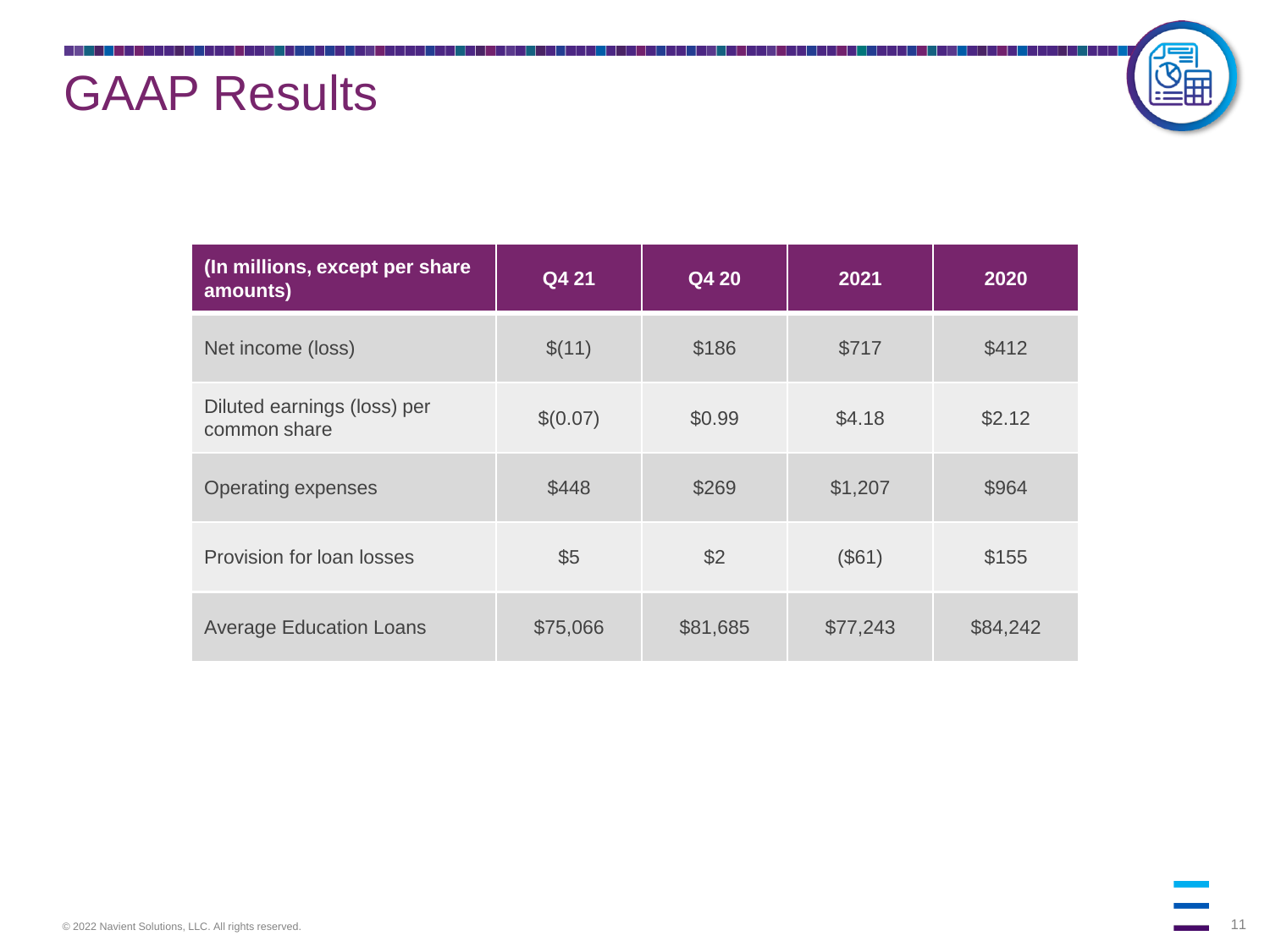# Appendix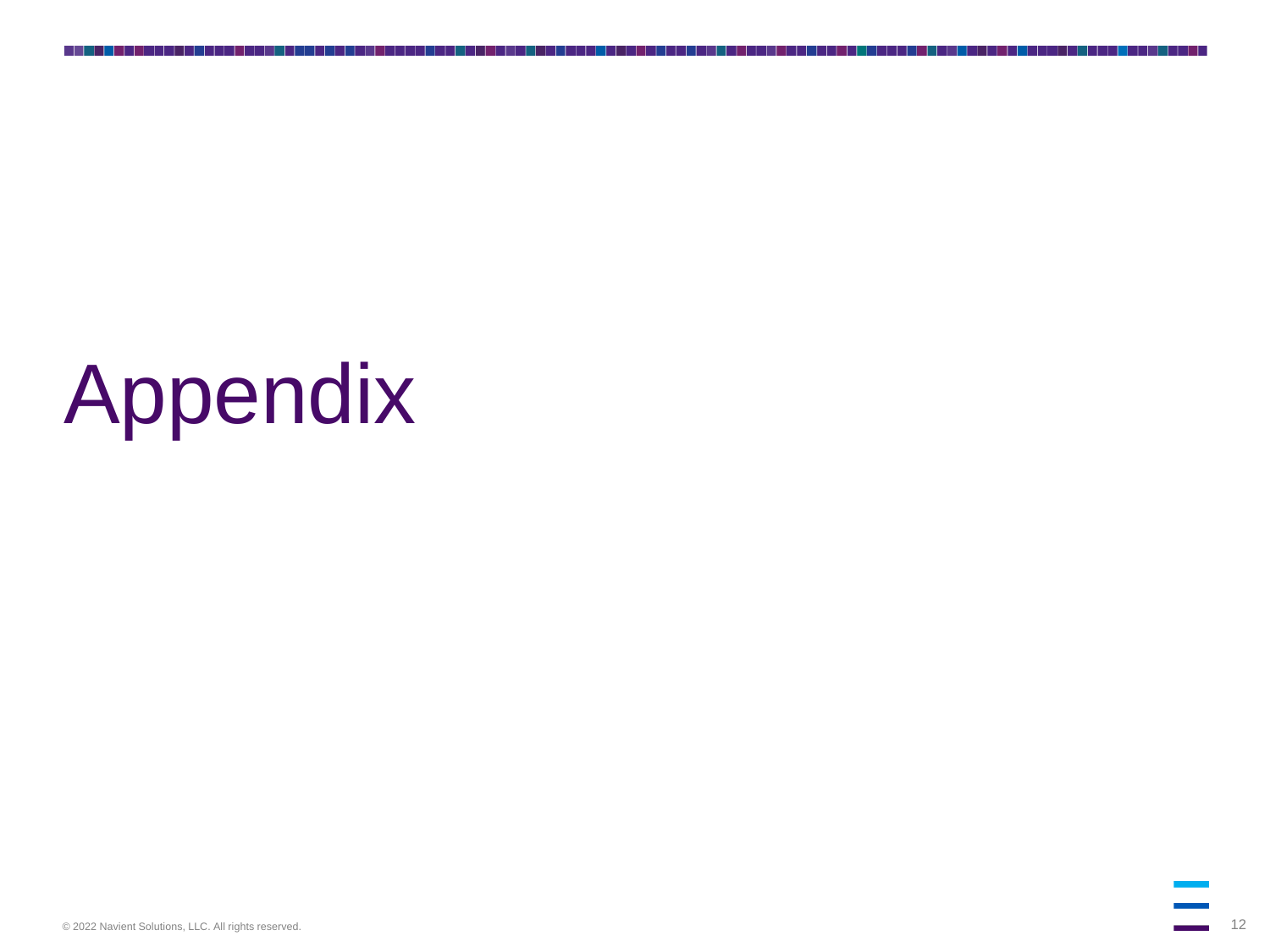## Education Loan Portfolio Generates Significant Cash Flows

| Projected Life of Loan Cash Flows over ~20 Years    |          | <b>Enhancing Cash Flows</b>                                                  |
|-----------------------------------------------------|----------|------------------------------------------------------------------------------|
| \$'s in Billions                                    |          | Generated \$2.8 billion of cash flows in FY 2021<br>$\bullet$                |
| <b>FFELP Cash Flows</b>                             | 12/31/21 |                                                                              |
| Secured                                             |          | Reduced unsecured debt by \$1.4 billion in FY 2021<br>$\bullet$              |
| Residual (including O/C)                            | \$4.5    |                                                                              |
| Floor Income                                        | 1.4      | Returned \$0.7 billion to shareholders through share<br>$\bullet$            |
| Servicing                                           | 1.6      | repurchase and dividends in FY 2021                                          |
| <b>Total Secured</b>                                | \$7.5    |                                                                              |
| Unencumbered                                        | 0.3      | Acquired \$6.1 billion of student loans in FY 2021                           |
| <b>Total FFELP Cash Flows</b>                       | \$7.8    |                                                                              |
| <b>Private Credit Cash Flows</b>                    |          | \$15.0 billion of estimated future cash flows remain over ~                  |
| Secured                                             |          | 20 years                                                                     |
| Residual (including O/C)                            | \$4.3    | - Includes $\sim$ \$6 billion of overcollateralization <sup>1</sup> (O/C) to |
| Servicing                                           | 0.5      | be released from residuals                                                   |
| <b>Total Secured</b>                                | \$4.8    |                                                                              |
| Unencumbered                                        | 2.5      | \$2.1 billion of unencumbered student loans                                  |
| <b>Total Private Cash Flows</b>                     | \$7.3    |                                                                              |
| <b>Combined Cash Flows</b><br>before Unsecured Debt | \$15.0   | \$0.4 billion of hedged FFELP Loan embedded floor<br>income                  |
| <b>Unsecured Debt (par value)</b>                   | \$7.1    |                                                                              |

These projections are based on internal estimates and assumptions and are subject to ongoing review and modification. These projections may prove to be incorrect 1Includes the PC Turbo Repurchase Facility Debt totaling \$0.5B as of 12/31/2021.

Note: Totals may not add due to rounding.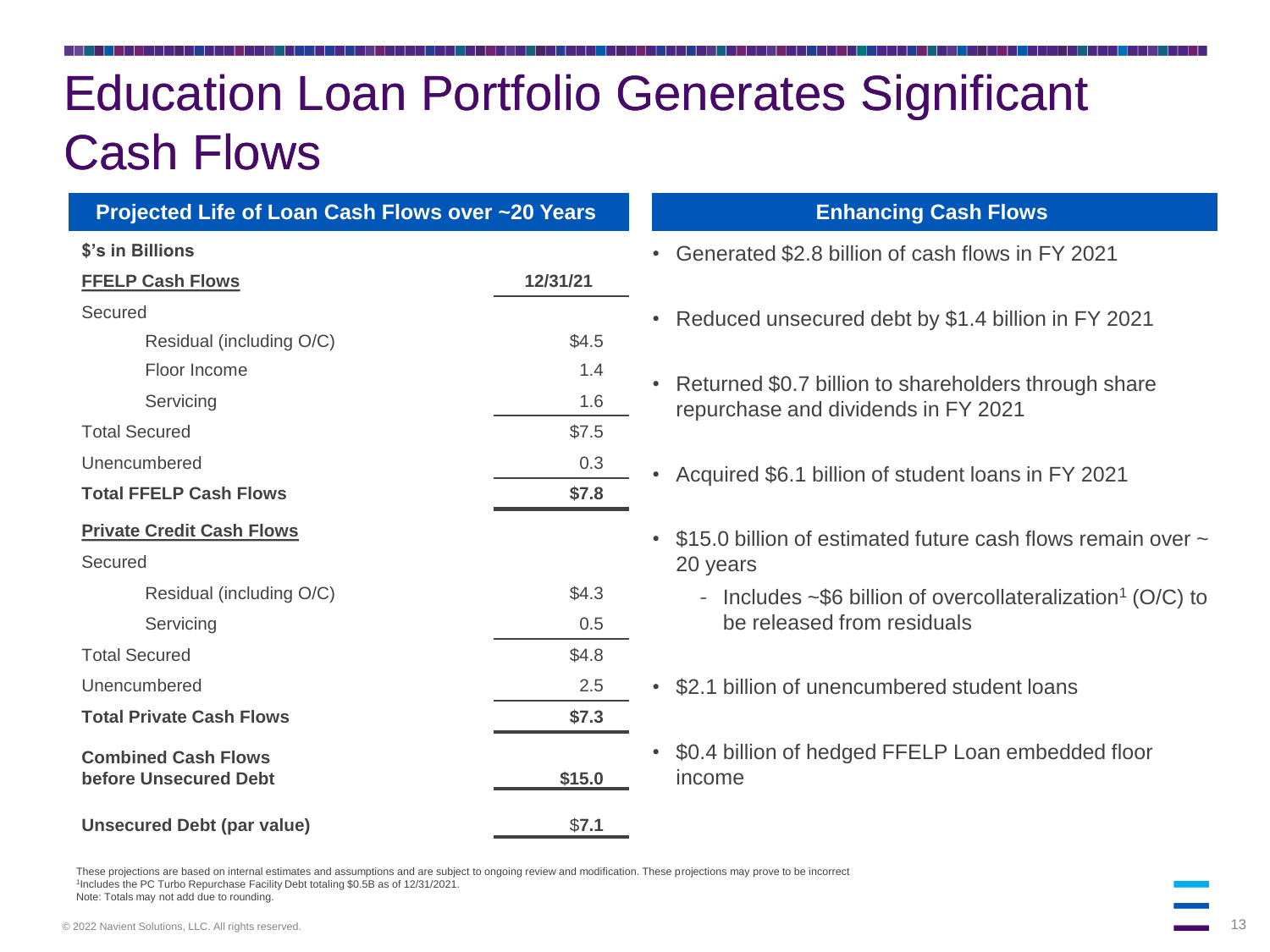## Education Loan Portfolio Generates Meaningful Cash Flows Over the Next Five Years

### **Projected Annual Private Education Loan Cash Flows Projected Annual FFELP Loan Cash Flows**



**Cash Flows assuming call option can be exercised at 10%**

### **Private Education Loan Portfolio Assumptions**

- The Private Education Loan portfolio is projected to generate \$4.6 billion in cash flows through 2025 excluding operating expenses, taxes and unsecured debt principal and interest payments
- Future loan originations are not included
- Unencumbered loans of \$2.0 billion are not securitized to term
- Includes the repayment of debt related to asset-backed securitization repurchase facilities when the call option is exercised



**Cash Flows assuming trusts run to maturity**

### **FFELP Loan Portfolio Assumptions**

- The FFELP loan portfolio is projected to generate \$4.4 billion in cash flows through 2025 excluding operating expenses, taxes and unsecured debt principal and interest payments
- Unencumbered loans of \$0.1 billion are not securitized to term
- Includes projected floor income

These projections are based on internal estimates and assumptions and are subject to ongoing review and modification. These projections may prove to be incorrect.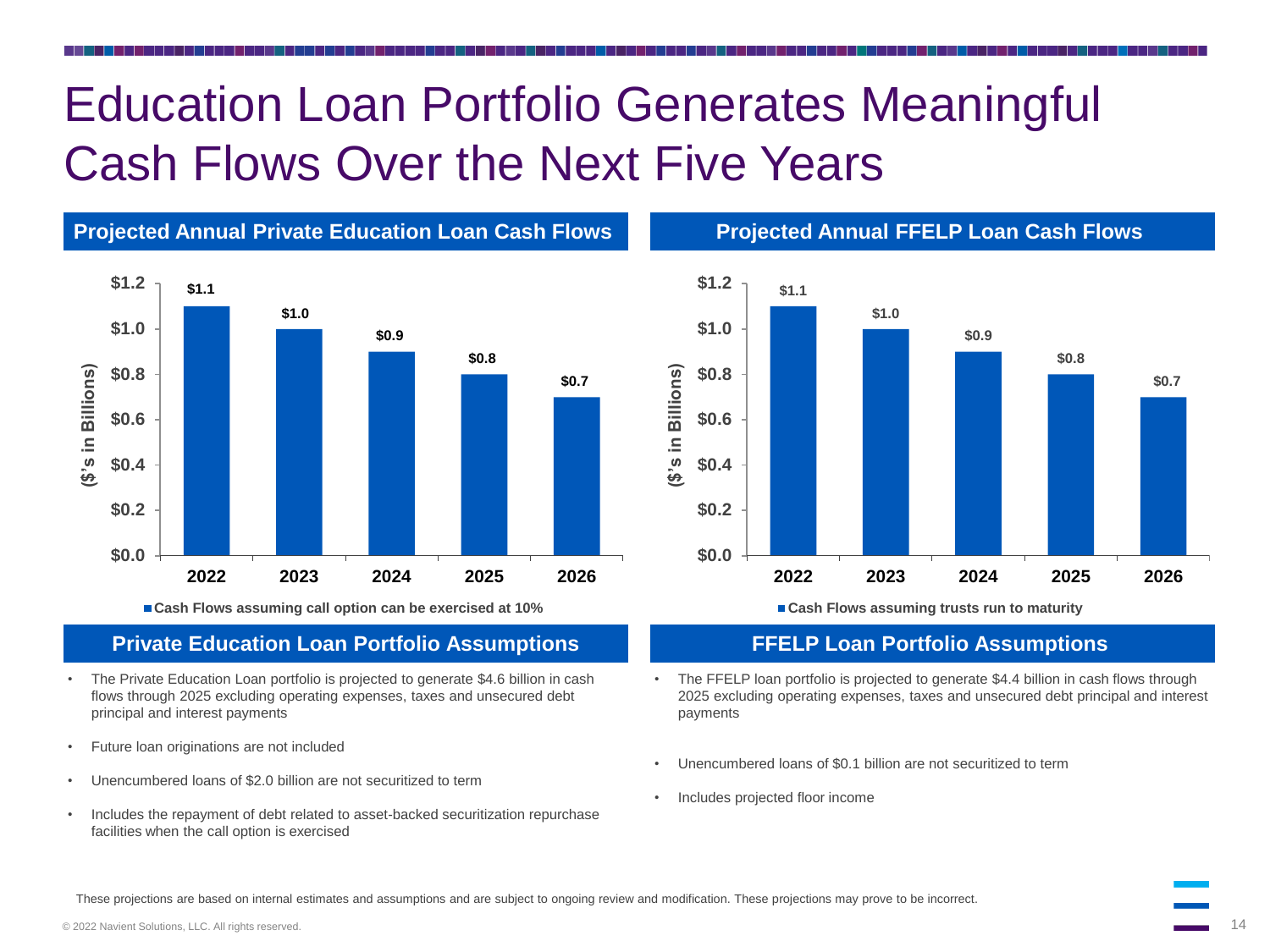## Managing Unsecured Debt Maturities

**(par value, \$ in billions)**



### **Long-term Conservative Funding Approach**

- Navient prioritizes continued access to the unsecured debt market as an important component in our capital structure
	- Issued \$750 million of unsecured debt due March 2029
- We continue a conservative approach to unsecured debt
	- Retired \$1.1 billion of unsecured debt, leaving no maturities until January 2023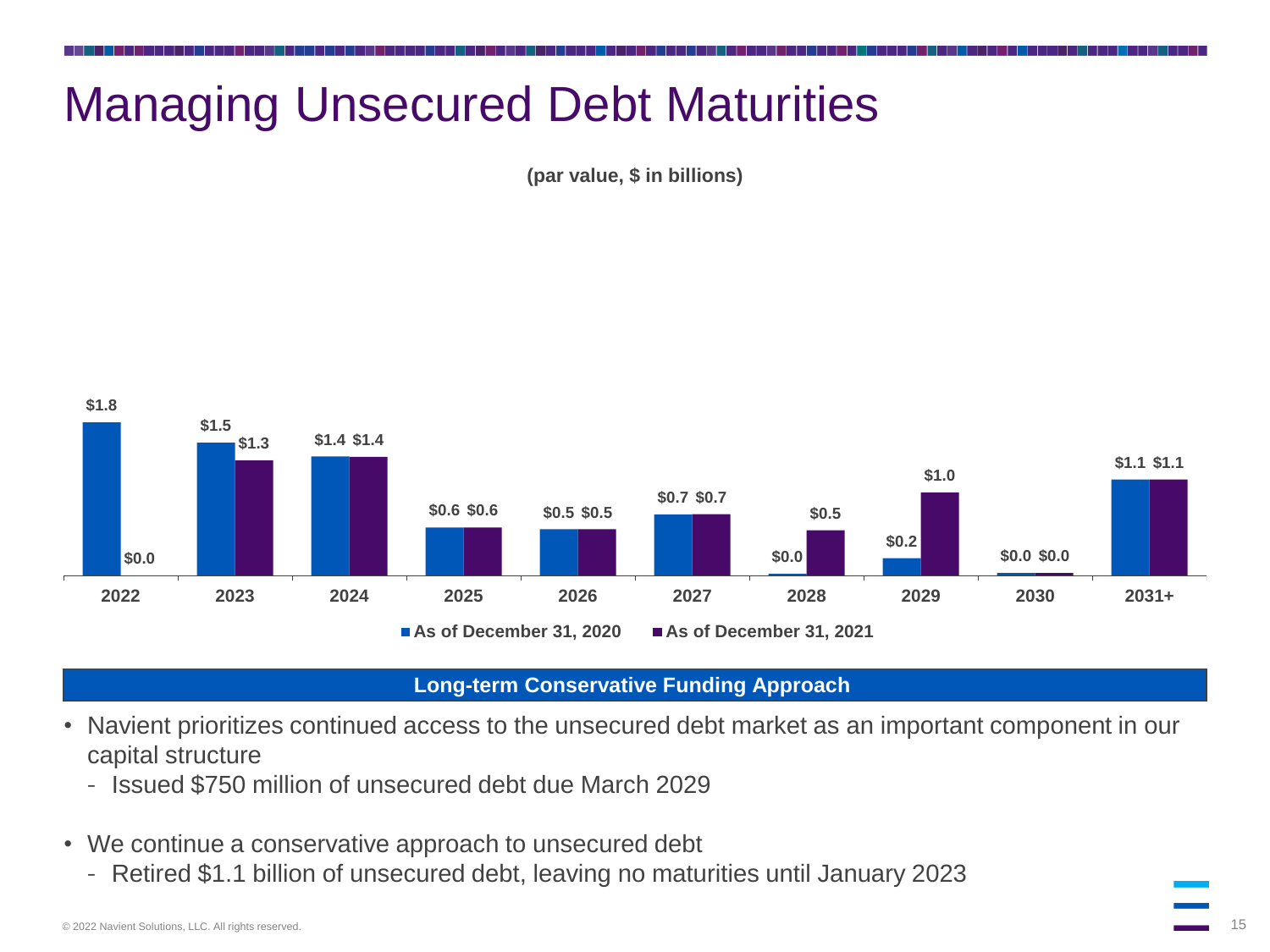## Other Segment "Core Earnings" Basis

### **2021 Unallocated Shared Services Expense <sup>1</sup> \$229 million**



### **Shared Services Overview**

- Full year 2021 Regulatory Expense of \$233 million included \$205 million related to the agreements with State Attorneys General
- Shared services are related to the management of the entire company or shared by multiple reporting segments
	- Centralization of related functions creates cost efficiencies
	- These costs include certain executive management, Board, Accounting, Finance, HR, Legal, Audit, insurance and Risk & Compliance, as well as other corporate-related facilities
- Information Technology expense, which includes infrastructure, operations, and IT security, together with regulatory costs, are primarily shared between the Federal Education and Consumer Lending segments

<sup>1</sup>Unallocated Shared Services Expense is shown on an Adjusted Core Earnings basis, which excludes Regulatory Expense of \$233 million in the full year 2021.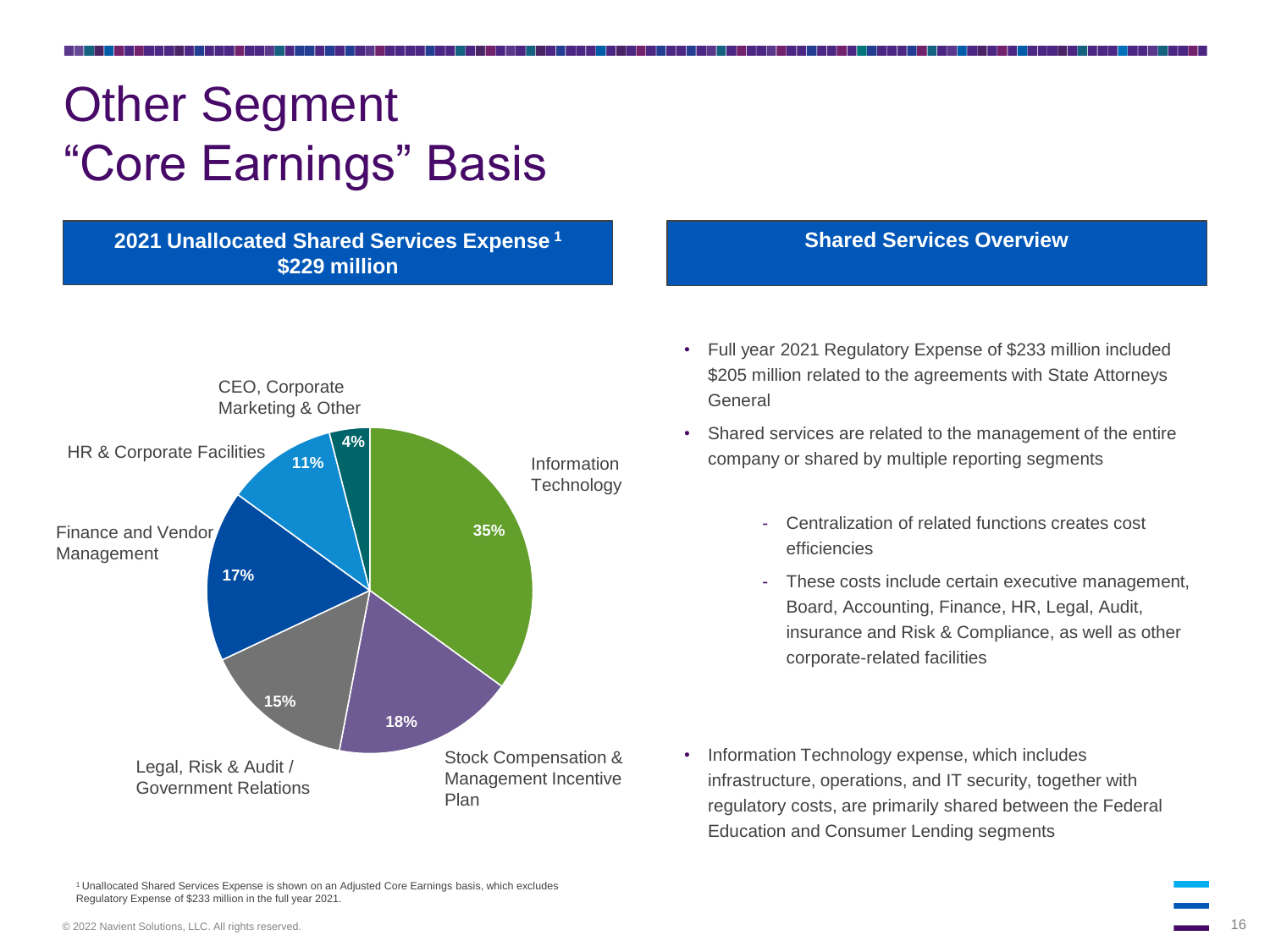## Notes on Non-GAAP Financial Measures (Dollars in Millions)

In addition to financial results reported on a GAAP basis, Navient also provides certain performance measures which are non-GAAP financial measures. The following non-GAAP financial measures are presented within this Presentation:

- **1. Core Earnings** The difference between the company's Core Earnings and its GAAP results is that Core Earnings excludes the impacts of: (1) mark-to-market gains/losses on derivatives and (2) goodwill and acquired intangible asset amortization and impairment. Management uses Core Earnings in making decisions regarding the company's performance and the allocation of corporate resources and, as a result, our segment results are presented using Core Earnings. In addition, Navient's equity investors, credit rating agencies and debt capital investors use these Core Earnings measures to monitor the company's business performance. For further detail and reconciliation, see page 18 of this presentation and pages 19 - 29 of Navient's fourth quarter 2021 earnings release.
- **2. Core Earnings Return on Equity (CEROE)** Core Earnings Return on Equity is calculated as Adjusted Core Net income, excluding restructuring and regulatory-related expenses, divided by the quarterly average of GAAP equity for the trailing four quarters. This measure allows management, as well as investors and analysts, to measure the company's use of its equity. The calculation for Q4 2021 is as follows:

|         |     | Adjusted Core Earnings Net income | \$122(1)                                 | $18\%$ (2)            |
|---------|-----|-----------------------------------|------------------------------------------|-----------------------|
| Q4 2021 | $=$ | Average Equity                    | $($2,596 + 2,723 + $2,701 + $2,723) / 4$ |                       |
| FY 2021 | $=$ | Adjusted Core Earnings Net income | \$763 <sup>(1)</sup>                     | $28\%$ <sup>(2)</sup> |
|         |     | Average Equity                    | $($2,596 + 2,723 + $2,701 + $2,723) / 4$ |                       |

**3. Core Earnings Efficiency Ratio** – The Core Earnings Efficiency Ratio measures the company's Core Earnings Expenses, which excludes restructuring and regulatoryrelated expenses, relative to its Adjusted Core Earnings Revenue. This ratio can be calculated by dividing Core Earnings Expenses, excluding restructuring and regulatory-related expenses, by Adjusted Core Earnings Revenue. Adjusted Core Earnings Revenue is derived by adding provision for loan losses, and excluding gains or loss on debt repurchases, to Total Core Earnings Revenue. This is a useful measure to management as we plan and forecast, as it removes variables that cannot be easily predicted in advance. By using this measure, management can make better short-term and long-term decisions related to expense management and allocation. The calculations for Q4 2021 is as follows:

|         |     | <b>Adjusted Core Earnings Expense</b> | \$237(1)   |     |     |
|---------|-----|---------------------------------------|------------|-----|-----|
| Q4 2021 | $=$ | Adjusted Core Earnings Revenue        | \$436      |     | 54% |
| FY 2021 | $=$ | <b>Adjusted Core Earnings Expense</b> | $$974$ (1) |     |     |
|         |     | <b>Adjusted Core Earnings Revenue</b> | \$1,976    | $=$ | 49% |

<sup>1</sup>Excludes \$229 million and \$259 million of net restructuring and regulatory related expenses in fourth quarter 2021 and full year 2021, respectively. <sup>2</sup> Return on Equity has been annualized.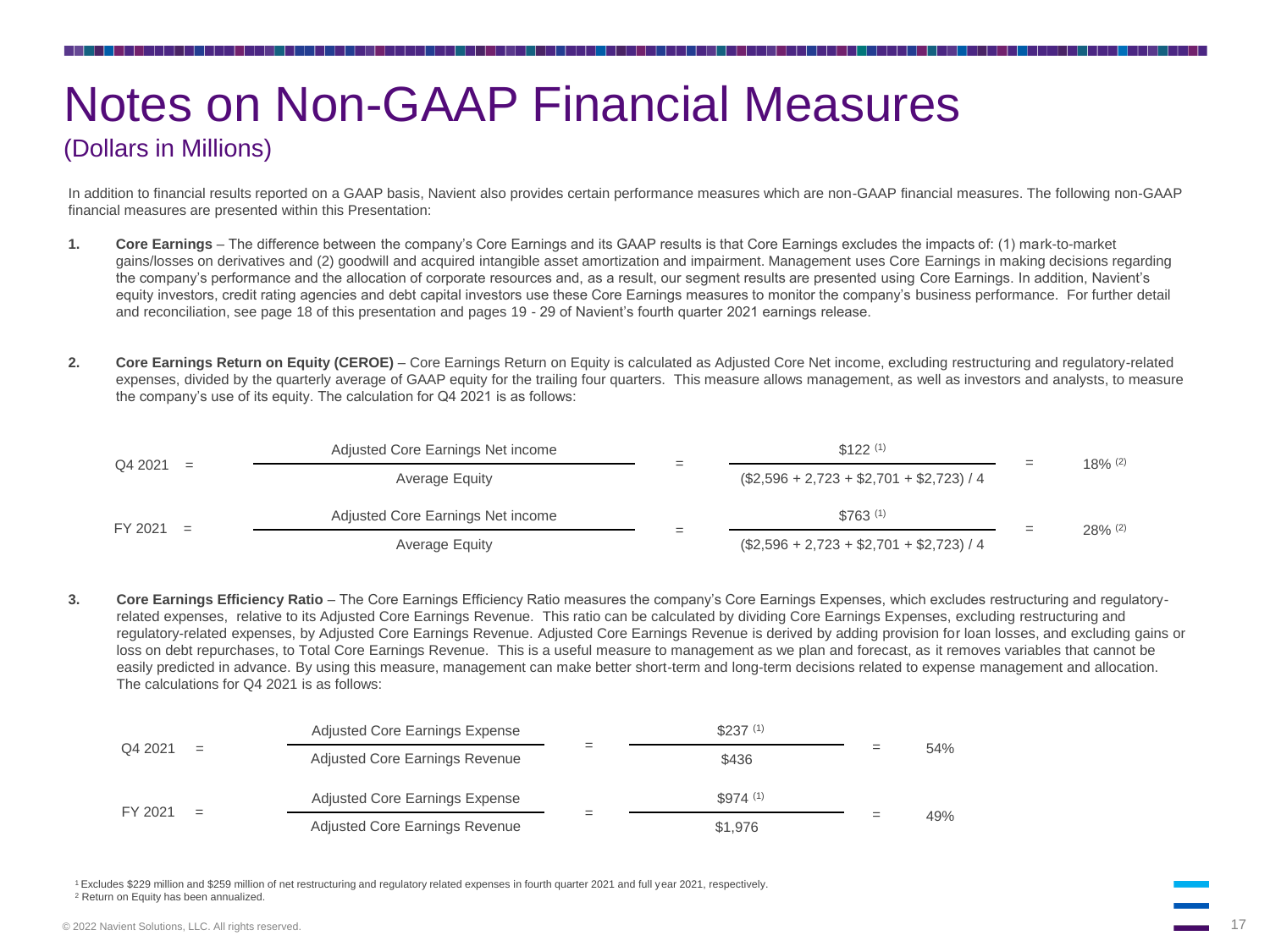## Notes on Non-GAAP Financial Measures

### (Dollars in Millions)

- **4. Earnings before Interest, Taxes, Depreciation and Amortization Expense ("EBITDA") –** This metric measures the operating performance of the Business Processing segment and is used by management and our equity investors to monitor operating performance and determine the value of those businesses. For further detail and reconciliation, see page 18 of Navient's fourth quarter earnings release.
- **5.** Adjusted Tangible Equity Ratio (ATE) The Adjusted Tangible Equity Ratio measures Navient's tangible equity, relative to its tangible assets. We adjust this ratio to exclude the assets and equity associated with our FFELP portfolio because FFELP Loans are no longer originated and the FFELP portfolio bears a 3% maximum loss exposure under the terms of the federal guaranty. Management believes that excluding this portfolio from the ratio enhances its usefulness to investors. To determine Adjusted Tangible Equity Ratios, we calculate the Adjusted Tangible Equity, (GAAP Total Equity less Goodwill & Acquired Intangible Assets less Equity held for FFELP Loans), and divide by Adjusted Tangible Assets (Total Assets less Goodwill & Acquired Intangible Assets less FFELP Loans). For further detail and reconciliation, see page 29 of Navient's fourth quarter earnings release.
	- **i.** Pro Forma Adjusted Tangible Equity Ratio The following provides a pro forma of what the Adjusted Tangible Equity Ratio would be if the cumulative net mark-to-market losses related to derivative accounting under GAAP were excluded. These cumulative losses reverse to \$0 upon the maturity of the individual derivative instruments. As these losses are temporary, we believe this pro forma presentation is a useful basis for management and investors to further analyze the Adjusted Tangible Equity Ratio. For further detail and reconciliation, see page 29 of Navient's fourth quarter earnings release.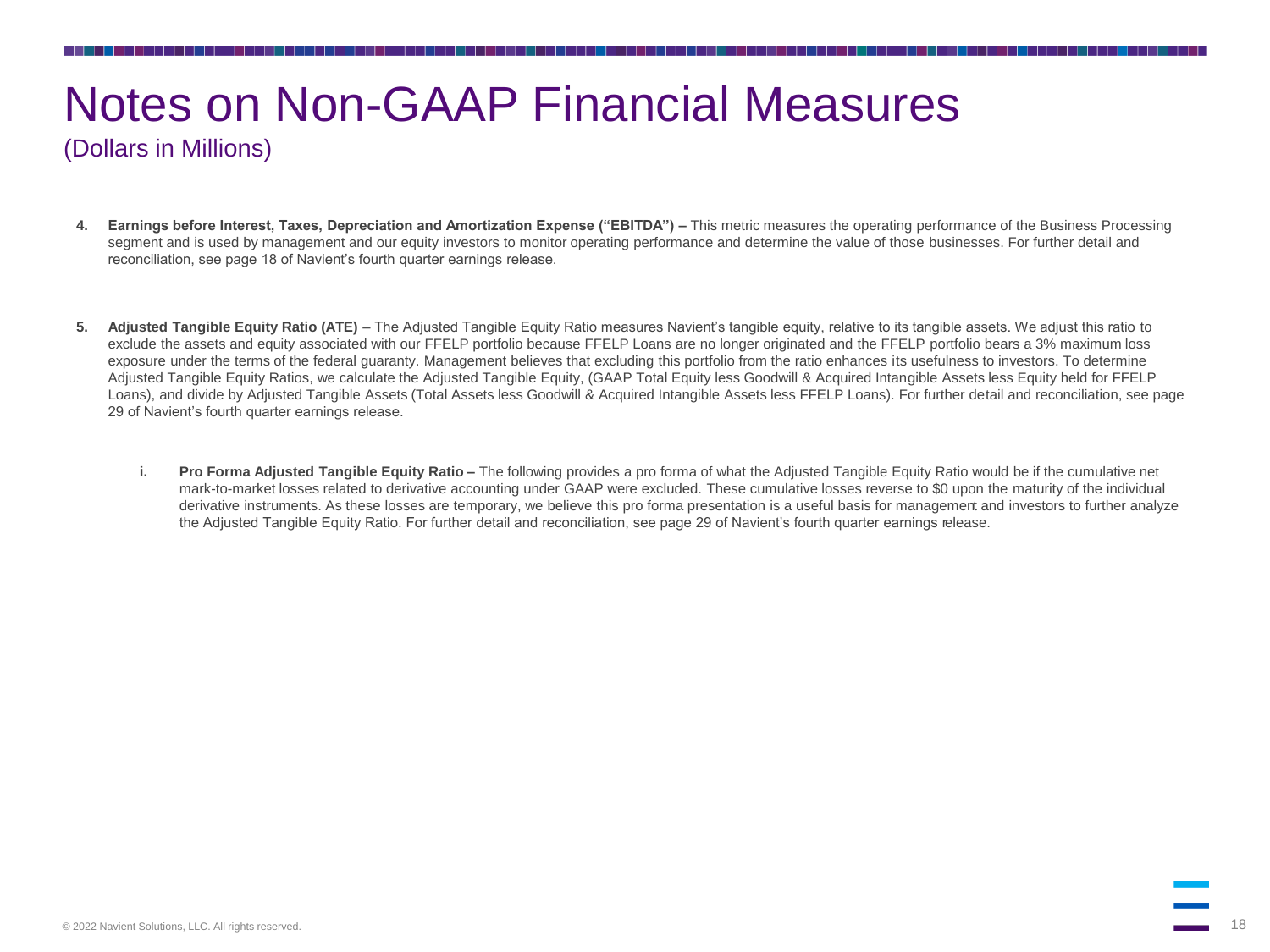## Differences Between Core Earnings And GAAP

|                                                                    | <b>Quarters Ended</b> |                  | <b>Years Ended</b> |       |
|--------------------------------------------------------------------|-----------------------|------------------|--------------------|-------|
| <b>Core Earnings adjustments to GAAP:</b><br>(Dollars in Millions) | Dec. 31,<br>2021      | Dec. 31,<br>2020 | 2021               | 2020  |
| GAAP net income (loss)                                             | (\$11)                | \$186            | \$717              | \$412 |
| Net impact of derivative accounting                                | (85)                  | (28)             | (235)              | 265   |
| Net impact of goodwill and acquired intangible assets              | 16                    | 5                | 30                 | 22    |
| Net income tax effect                                              | 13                    | 3                | \$39               | (68)  |
| Total Core Earnings adjustments to GAAP                            | (56)                  | (20)             | (166)              | 219   |
| Core Earnings net income (loss)                                    | (\$67)                | \$166            | \$551              | \$631 |
|                                                                    |                       |                  |                    |       |